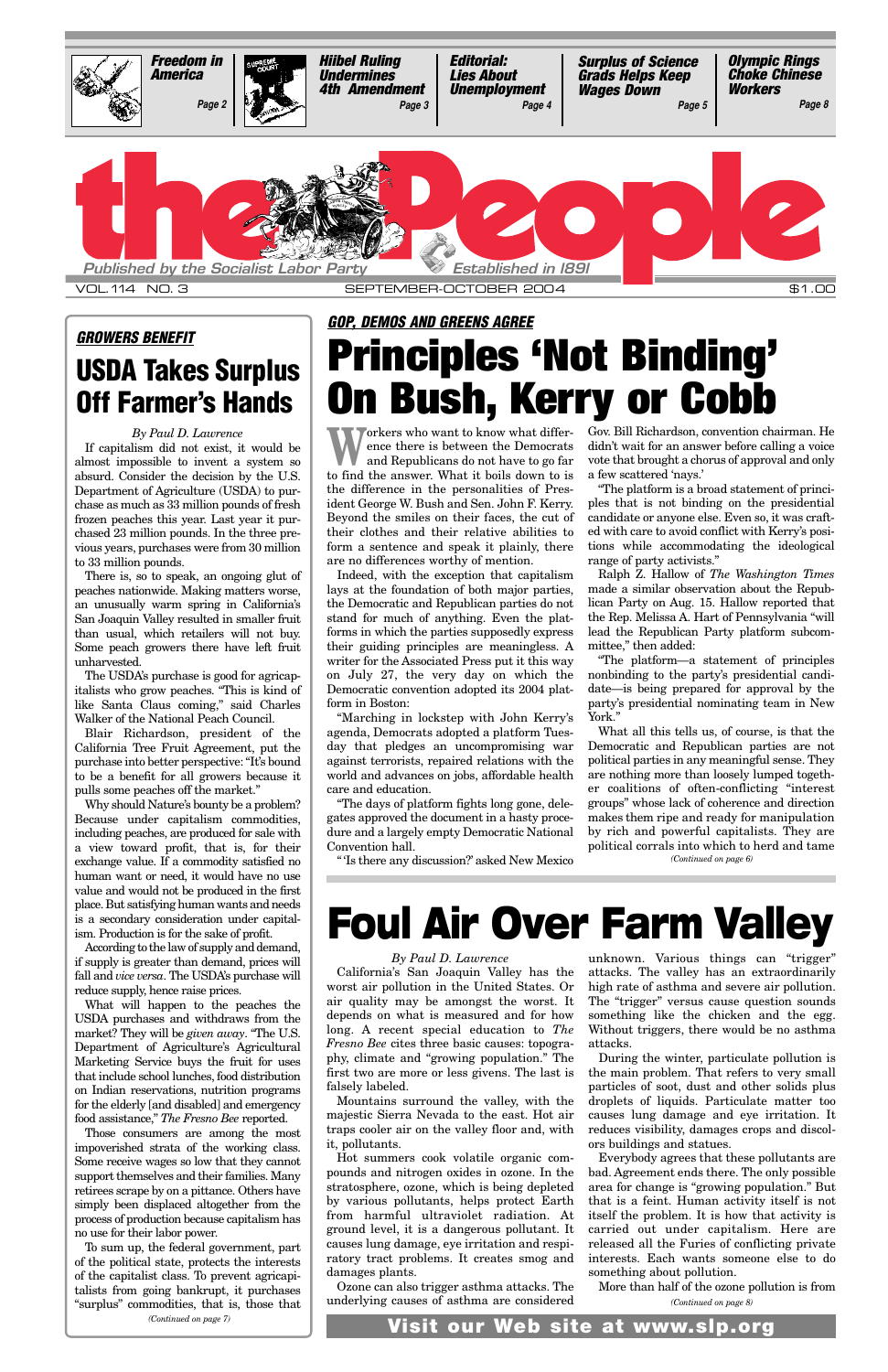*By Michael James*

mericans like to talk about freedom,<br>saluting it, praising it, celebrating it and<br>roaming the planet proclaiming to fight saluting it, praising it, celebrating it and for it. Bourgeois politicians constantly remind us how fortunate we are to be free. Singers relentlessly pour out their hearts in tribute to freedom. However, when we overcome sentiment, histrionics, mystification and propaganda, we see very little freedom in capitalist America.

For example, we have a greater percentage of our population in prison than any other country. Daniel De Leon saw it coming clear back in 1895: "Capitalism is fast making of this country a penitentiary...." Most of our prisoners today committed nonviolent crimes. "Nationwide, nonviolent offenders account for 72 percent of all prison admissions," according to Human Rights Watch, and nearly 32 percent are drug offenders, victims of the "war on drugs," which is really a war against human beings. Addiction is a sickness and it should be regarded as a health issue rather than as a moral and criminal issue. Prohibition has been historically proven a failed policy, with the U.S. murder rate declining for 11 consecutive years following the repeal of alcohol prohibition. The war on drugs is simply racist class warfare, a pretext for warehousing those who are disenfranchised and have no meaningful role to play in this capitalist economy. America now spends more on prisons and corrections than on schools and education. What kind of freedom is this?

The average college graduate begins his or her career massively in debt with student loans. In 2000, for example, the average U.S. student graduated from college owing \$29,602. Akey reason for this tragic injustice is a federal budget that annually diverts public funds away from education and other human needs and straight to the bloody coffers of the Pentagon. To make matters even worse, U.S. corporations aggressively market credit cards to college students, successfully shackling them to credit card and interest debt on top of crippling student loan debt. Some students enter lucrative professions such as medicine or law and thereby get a fighting chance of overcoming their indebtedness. The ones who are really buried alive are the graduates who enter the somewhat noble but relatively low-paying helping professions such as teaching or social work. They face a lifetime of indebtedness. What kind of freedom is this?

It is commonly known that at least 40 million Americans are not free to secure health care coverage. Many who do have coverage still have to fight tooth and nail with corporate HMOs or insurance companies, which are determined to deny benefits in order to maximize profit. It is hard to even fathom the harm done by denying medical care to human beings. For example, many of those who lack health care coverage tend to delay seeking medical attention until their condition is catastrophic. Poor African Americans, for example, develop cancers 8 percent more often than whites and have a cancer death rate 35 percent higher. When one lacks health care benefits, a sickness or injury spells financial ruin. What kind of freedom is this? A huge number of young Americans, especially those of color, are not free to pursue education and careers. The military becomes their destination because of economic necessity. It is an economic draft. Consider the first Gulf War, for example, in 1991. Black people made up about 12 percent of the American population but comprised 30 percent of U.S. ground forces and 50 percent of U.S. female soldiers. This exploitation of our young men and women, especially those of color, is immoral, insulting and criminal.



Draft notices used to begin with this phrase: "Greetings." Capitalism now sends a circumstantial and systemic greeting to the young: *"This society has no place for you. There are no meaningful jobs. There is no money for your college education. However, there are plenty of prisons if you make trouble. Your best bet is to join the military and go abroad to fight for corporate interests."* 

The old phrase "Uncle Sam Wants You" does not go far enough. The ugly truth is that the capitalist class is a ghoulish and merciless predator licking its lips as it devours our young. Uncle Sam wants our youth and their idealism, their energy, their bodies, their political naiveté, their simple-minded patriotism and their false consciousness. What kind of freedom is this?

Americans who sell their intellectual or physical labor power are not free to experience economic security. Precariousness, apprehension, anxiety, doubt, uncertainty and fear characterize working-class life in capitalist America. It must ever be so and can never be otherwise. The fundamental characteristic and singular purpose of capitalism is the exploitation of labor, which Marx imaginatively described as "vampire thirst for the living blood of labor" and "werewolf hunger for surplus labor." Capitalism can never resolve the class struggle. We who create wealth will never know certainty and security until we liberate the means of production and create classless society.

Meanwhile, day in and day out, the assault on the producers of all wealth continues. A book entitled *The Overworked American* states, "One of capitalism's most durable myths is that it has reduced human toil." Americans, for example, are actually some of the most overworked people in the industrial world. Acomparison of paid vacation days per year, for example, shows Americans are dead last in comparison to workers in 13 European nations. What kind of freedom is this?

Our freedom to experience a healthy environment is sacrificed to capitalism's need to con-

stantly degrade and poison our environment in the name of profit. Environmental organizations that promote ecology without calling for the abolition of capitalism are pathetic and impotent. Ecology and capitalism are simply incompatible. Environmental groups are right to want a green planet but they are up against capitalism and what Marx called "the most violent, mean, and malignant passions of the human breast, the Furies of private interest." Many of these organizations are themselves the victims of capitalist cooptation, now caught up in their own marketing and self-promotion.

We are not free to learn and think because a mere handful of capitalist corporations control all of our news and entertainment. It is no exaggeration to suggest that workers should exercise caution when turning on the TV or picking up a newspaper or magazine. The price we pay for indulging ourselves with escapist entertainment or tabloid-style news is that our classconsciousness is assaulted. Marx captured the essence of capitalism with this phrase: "in providing for your pleasure, I fleece you." Indeed, capitalism's fleecing of the working class is profound and thorough because it is both material and ideological.

It is bourgeois brainwashing, even when it is subtle, as when every attitude, point of view or perspective offered in the media is bourgeois. Sometimes it is only when we stop to think about what is not being presented—such as a working-class, labor and socialist point of view—that we realize the inherent bourgeois content of what we are viewing or reading. It is only when we realize that capitalism is never questioned in the corporate media, that capitalism is assumed to be natural, superior and inevitable, that we realize that what is presented to us as neutral or objective is thoroughly steeped in bourgeois ideology. As Marx said, "The ruling ideas of each age have ever been the ideas of its ruling class." What kind of freedom is this?

### *Do You Belong?*

Do you know what the SLP stands for? Do you understand the class struggle and why the SLP calls for an end of capitalism and of its system of wage labor? Do you understand why the SLP does not advocate reforms of capitalism, and why it calls upon workers to organize Socialist Industrial Unions?

We lack the freedom to live free from violence. America is one of the most violent nations on earth. Much of this violence is interpersonal *(Continued on page 6)*

If you have been reading *The People* steadily for a year or more, if you have read the literature recommended for beginning Socialists, and if you agree with the SLP's call for the political and economic unity of the working class, you may qualify for membership in the SLP. And if you qualify to be a member you probably should be a member.

For information on what membership entails, and how to apply for it, write to: SLP, P.O. Box 218, Mountain View, CA94042-0218. Ask for the SLP Membership Packet.

# **What Kind of Freedom Is This?**

*AB CAP for The People*

❑ **\$5 for a 1 year sub** ❑ **\$8 for a 2 year sub** ❑ **\$10 for a 3 year sub** ❑ **\$9 for a 1 year sub by first-class mail**

| Make check/money order payable to The People.         |  |  |
|-------------------------------------------------------|--|--|
| the People P.O. Box 218, Mountain View, CA 94042-0218 |  |  |

**A sample copy of** *The People* **is your invitation to subscribe.**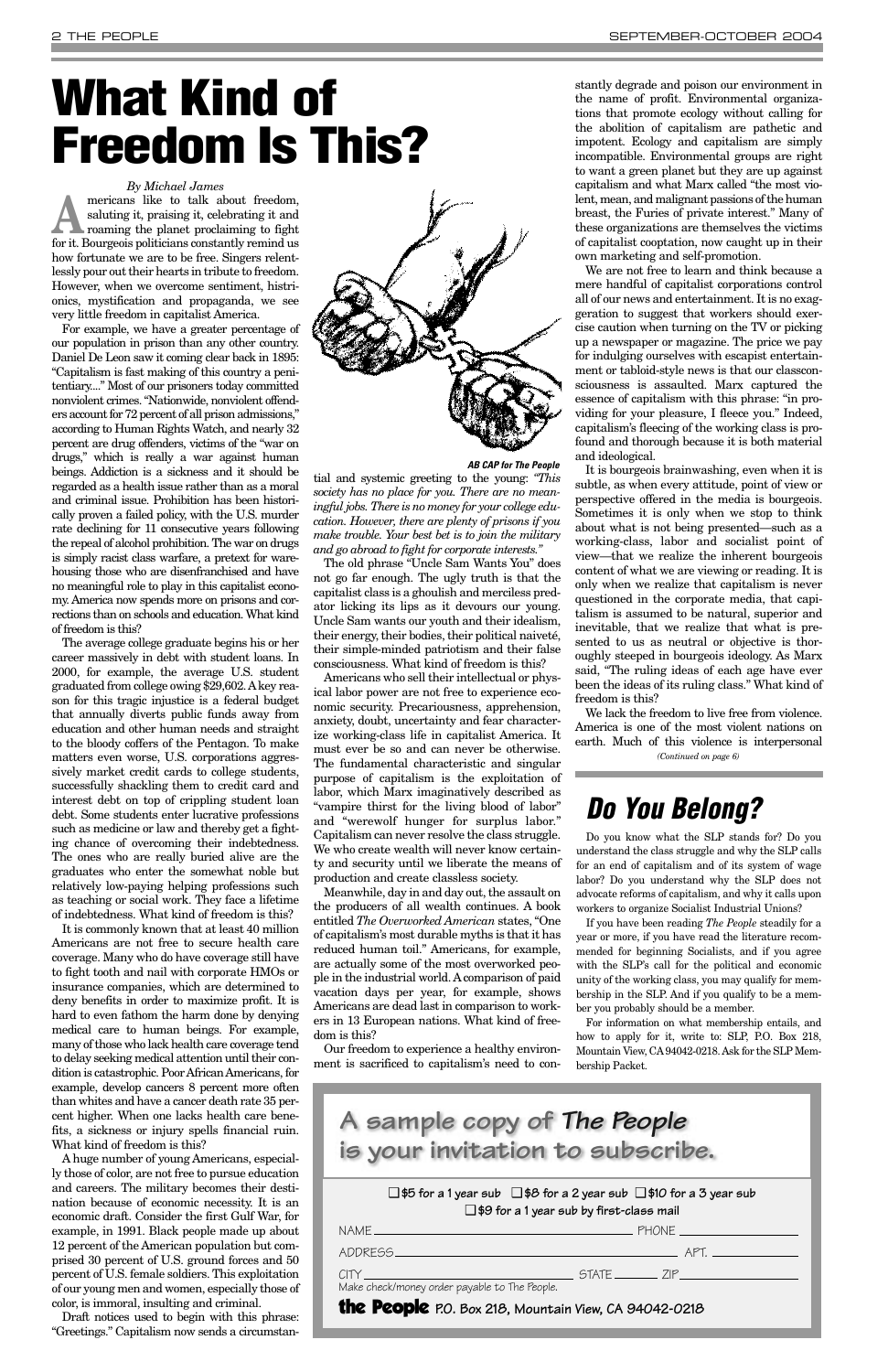*"I believe there are more instances of the abridgement of freedom of the people by gradual and silent encroachments by those in power than by violent and sudden usurpations."*

*—*James Madison, 1788

#### *By Ken Boettcher*

police officer pulls up behind a pickup<br>parked on the side of a country road.<br>The officer walks toward a man smokparked on the side of a country road. The officer walks toward a man smoking a cigarette, who walks toward the officer and says, "How's it goin' sheriff?" The officer repeatedly demands to see the man's ID. The man repeatedly refuses to give his name or ID, saying he has done nothing wrong. He is arrested and taken to jail.

The scene might seem "normal" under the former apartheid regime in South Africa, where blacks were required to carry identification at all times. It happens often in Israel's present-day apartheid-like regime, which requires Palestinians to do the same. It is no doubt common under the oppressive totalitarian "communist" regime in China, where so many U.S. capitalists find it profitable to build their factories these days. But such a thing could never become common here in the "free" United States, right?

Perhaps before Larry Dudley Hiibel was arrested in Humboldt County, Nev., in May 2000. There, on a spring day, Hiibel, a 59-year-old Nevada rancher, was smoking a cigarette outside his pickup. The vehicle was stopped alongside a rural road. According to a report received by police, a male had struck a female (Hiibel's daughter) inside the parked pickup.

Not much is clear about what happened before the police showed up. But charges of battery against Hiibel were dropped.

What happened *after* the police showed up is shown quite clearly in the police video of the arrest, which can be viewed in several formats online at http://papersplease.org/hiibel/index2.html. The video

shows that Hiibel was arrested and taken to jail solely for refusing to identify himself. He was found guilty of delaying a public officer by refusing to cooperate and fined \$250 under Nevada's "stop and identify" law.

Twenty other states already had similar laws at the time of Hiibel's arrest. Previous to the Supreme Court's ruling in his case, Nevada's law had been declared unconstitutional three times by a federal appeals court with jurisdiction over Nevada. Previous precedent—under a 1968 U.S. Supreme Court ruling, *Terry v. Ohio*, allowed police to "stop and frisk" those suspected of a crime under certain circumstances, but not to compel suspects to answer questions.

The American Civil Liberties Union asserted in an amicus brief filed on behalf of Hiibel that his refusal to identify himself "should not, by itself, establish probable cause for arrest," as an ACLU news release put it. "Nevada cannot criminalize what the Constitution protects [the

right to privacy]," an ACLU representative said. "And," he continued, "because Nevada has never claimed any other basis for his arrest, its actions violate the Fourth Amendment's ban on unreasonable searches and seizures."

The majority opinion in the Nevada Supreme Court's 4-3 decision against Hiibel attempted to excuse the trampling of his rights in the context of the war on terror. "We are at war," wrote Nevada Chief Justice Cliff Young, "against enemies who operate with concealed identities and the dangers we face as a nation are unparalleled." The majority, accordingly, deemed it "reasonable and necessary" for the officer to demand Hiibel's identification. Young presumably believes that real terrorists will render their true identities when asked.

The dissenting opinion in the Nevada Supreme Court decision upholding Hiibel's conviction noted, "What the majority fails to recognize is that it is the observable conduct, not the

> identity, of a person, upon which an officer must legally rely when investigating crimes and enforcing the law."

> Not any longer. Probable cause is now out the window. The 5-4 decision of the U.S. Supreme Court on June 21 upholding Nevada's decisions ruled that his arrest did not violate Hiibel's rights to privacy or to be free of unreasonable arrest or his protection against selfincrimination.

> Accordingly, such laws now have strong impetus to proliferate. The abuses which will come from that proliferation will no doubt fall disproportionately on minorities, protesters, the homeless—or anyone who is not happy with the status quo.

> The last century was punctuated with such encroachments by the executive, legislative and judicial branches of the U.S. government under the guise of fighting communism, crime and drugs. This century it is already clear, thanks to the Patriot Act, the Hiibel case and other acts, under which flag—that of "fighting terrorism"—those who seek to circumscribe civil rights and liberties will be marching in their attempts to

safeguard and promote the capitalist system and the profits and privileges of the tiny minority that benefits from it.

### 2550**75100 years ago**

#### *U.S. SUPREME COURT*

## *Hiibel Ruling Undermines Fourth Amendment Rights*

**The Wall Street Crashes** *By Olive M. Johnson* (*Weekly People*, Nov. 9, 1929) On Thursday, Oct. 21, after an era of unrestrained speculation that had driven prices way beyond values, the Wall Street pendulum began to swing the other way. The crazy structure built upon "confidence" sagged and then

collapsed, panic took the place of confidence and a selling wave set in that caused stock prices to slump in a nationwide stampede to unload, affecting even the most "solid" securities. Margins ceased to be margins and became chasms, and the smaller speculators, called upon to cover, dropped into the abyss, wiped off the map, destroyed, done for. Banking consortiums were formed, the biggest guns in the banking game put their heads together to stem the tide and steady the market. President Hoover issued a reassuring statement, saying that "fundamental business," i.e., the "production and distribution of commodities is on a sound and prosperous basis"; that the temporary drop in grain prices, which "usually happens" when Wall Street gets it in the neck, is nothing to worry about because "fortunately" this year's world wheat harvest is estimated to be 500 million bushels less than that of last year, which will result in a very low carry-over at the end of the harvest this year. This reassuring statement was made on Friday, Oct. 25, the day after the crash. It was published next day, Saturday. Then came Sunday, the "day of rest" when Wall Street worked like a beaver trying to untangle the

terrible mess it had got into. Then came Monday, Oct. 28, and the day after we are informed through the press that "stock prices slump 14 billion dollars" and that an "unexpected torrent of liquidation again rocks markets." Country banks, loaded up to the muzzle with collateral that no longer measured up to the funds advanced on it, divested themselves of their holdings in order to save their necks, from Europe came a flood of selling orders helping to complete the smashup. We are told that it was not the little speculator who was struck by the second crash; he had been blown headlong out of the market by the cyclone of last Thursday. When the second crash came on the following Monday it was the bigger fish whose holdings had become endangered and who unloaded when hysteria seized him, causing the most gilt-edged securities to drop, drop and keep on dropping. Of course, gambling is gambling; it neither creates nor destroys real values but it transfers them from one pocket into another, and the final result when this racket is over will be that the very big fish will have taken unto themselves what the lesser fish and the still lesser sardines have lost. The fellow with the ample money bag can now go shopping and pick up at bargain prices stocks that are bound to recover



*The People* (ISSN-0199-350X), continuing the *Weekly People*, is published bimonthly by the Socialist Labor Party of America, 661 Kings Row, San Jose, CA 95112-2724.

Periodicals postage paid at San Jose, CA 95101-7024. Postmaster: Send all address changes to *The People*, P.O. Box 218, Mountain View, CA 94042-0218. Communications: Business and editorial matters should be addressed to *The People*, P.O. Box 218, Mountain View, CA 94042-0218. Phone: (408) 280-7266. Fax: (408) 280-6964.

Access *The People* online at: www.slp.org. Send e-mail to: thepeople@igc.org.

Rates: (domestic and foreign): Single copy, \$1. Subscriptions: \$5 for one year; \$8 for two years; \$10 for three years. By firstclass mail, add \$4 per year. Bundle orders: 5–100 copies, \$16 per 100; 101–500 copies, \$14 per 100; 501–1,000 copies, \$12 per 100; 1,001 or more copies, \$10 per 100. Foreign subscriptions: Payment by international money order in U.S. dollars.

*(Continued on page 7)*

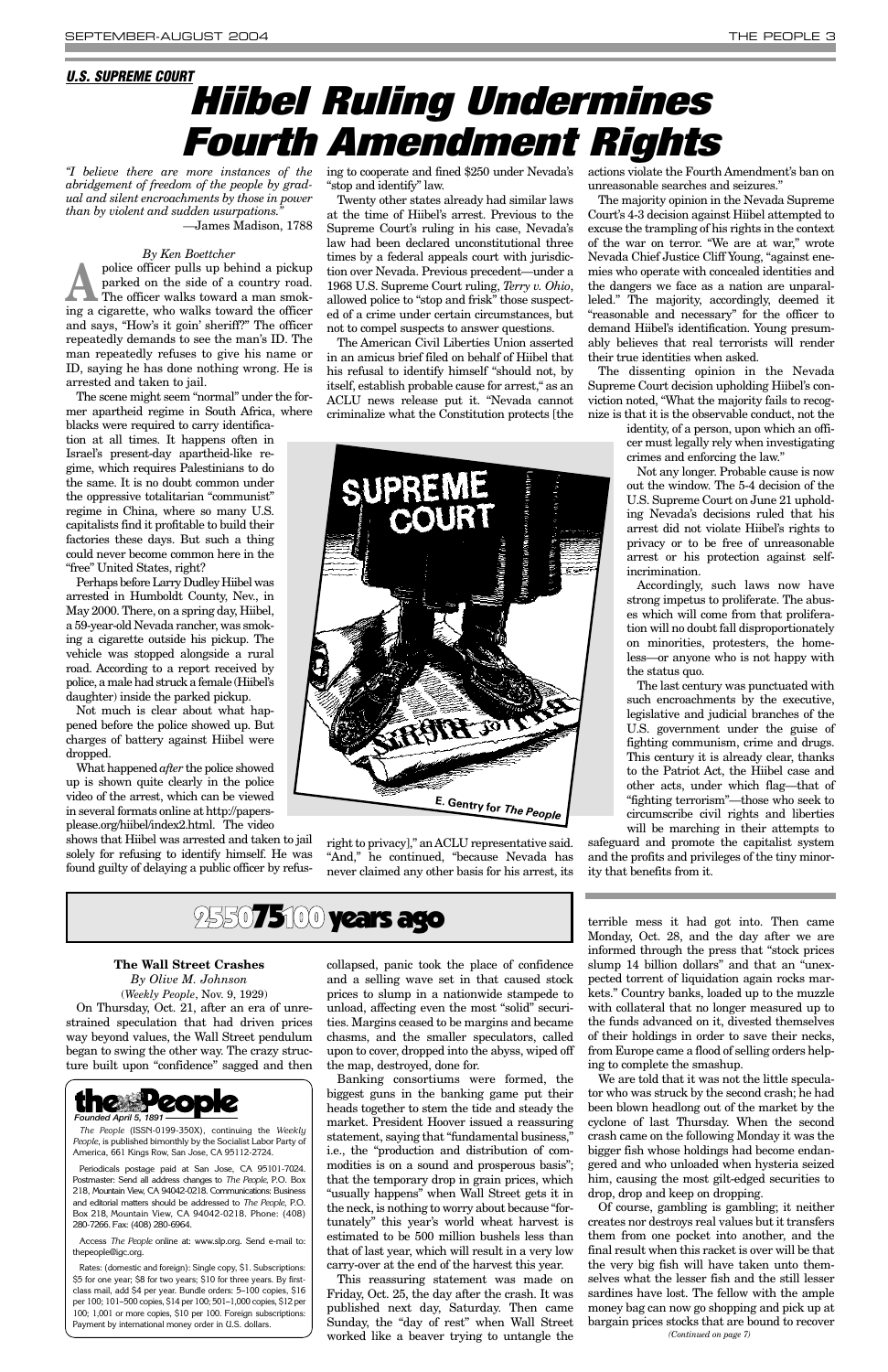The U.S. Supreme Court's June 20 decision in *Hiibel v. Sixth Judicial District Court*, reported on elsewhere in this issue, is now judicial history. And so too, as *The Washington Post* put it, may be your "right to remain silent," at least while you're on a public street. The *Post* also offered its editorial opinion that the Supreme Court's decision was "a bad idea"—an observation that should win the *Post* a Pulitzer for understatement of the year.

Larry Hiibel was convicted of a misdemeanor in Humboldt County, Nev., four years ago after he refused to identify himself to a deputy sheriff. Hiibel appealed against that decision to the Nevada Supreme Court on Fourth and Fifth Amendment grounds. Although the state's supreme court denied Hiibel's appeal, the Nevada Public Defender's office represented him before the U.S. Supreme Court.

The U.S. Supreme Court's decision to hear Hiibel's appeal attests to the constitutional significance and implications of the case, despite its seemingly humble origins in what the Nevada courts treated as a minor offense. "The U.S. Supreme Court receives more than 7,000 petitions a year and only agrees to hear about 100," according to "intellectual conservative" Allan Bormel.

Nevertheless, Bormel and other "patriots" discounted the constitutional significance of Hiibel's appeal and the Supreme Court's decision to deny it. "The sky isn't falling," he insisted. "Storm troopers aren't demanding 'your papers please!'" Yet, that essentially is what happened on Grass Valley Road, just south of Winnemucca, four years ago.

The *Virginian Pilot,* a Bryanite organ, takes a Republican orator very severely to task for declaring in a speech that "The theory that there can be no just government without the consent of the governed...was finally shot to pieces by the boys in blue on the southern battlefields of the Civil War." It describes the utterance as imperialistic and intimates that only the Bryan Democracy stands for "government by the consent of the governed."<sup>1</sup>

While Bormel and like-minded champions of the "American way" may not be troubled by this latest assault on constitutional liberties, others are. "If police can demand our ID by the side of a public road," the *Las Vegas Review Journal* asked, "what about in our backyards...or in our bedrooms?"

Forty percent of all states have laws similar to the Nevada "stop and identify" statute that the Supreme Court upheld by denying Hiibel's appeal. However, not even the U.S. Supreme Court's earlier ruling in *Terry v. Ohio*—a decision that authorized police to "stop and frisk" anyone whom they consider "suspicious"—empowers police to compel such detainees to compromise their Fourth and Fifth Amendment rights by answering questions or by identifying themselves.

On June 21, the Nevada State Public Defender's office deplored the Supreme Court's decision in a brief press release:

"Although we respect the decision-making process of the United States Supreme Court, we are deeply disappointed in today's ruling. A Nevada cowboy courageously fought for his right to be left alone but lost. We believe the Court's holding erodes the belief in the right to privacy cherished by so many Americans. The Court's ruling represents a loss not only for Larry Dudley Hiibel, but for the constitutional liberties of all citizens of this great nation." *—Editor*

#### **The Pot and the Kettle** (*Daily People*, Sept. 4, 1900)

American men the right to vote, was fiercely and often violently resisted throughout the South.<br><sup>3</sup>The "Red Shirts" were organized to resist Reconstruction and the Republican Party in South Carolina after the Civil War. They often used violence to prevent former slaves from voting and



This might seem somewhat inconsistent to some of the 15th Amendment neighbors of the liberty-loving editor of the *Virginian Pilot,* who find that the color of their skin appears to make the Bryanites forget the "consent of the governed" doctrine.2 But the Negro ex-voter would be very much mistaken. The Bryanite who dons a red shirt,<sup>3</sup> straps on a Colt's revolver, shoulders a Winchester and hies him to the polling place is not an imperialist. He is a "consent of the governed" Democrat, who is out gunning for his black brother's consent to be governed by the unterrified, and slightly ignorant, Democracy. As long as the Negro "consents" to the governed, what boots it how his consent was secured? And even Gen. Otis<sup>4</sup> cannot capture more "consents" with the Gatling gun in the Philippines than can the anti-imperialist Bryanite with his Winchester in the South.

The "consent" of the miners in Idaho was secured by the Republican McKinley and the Democrat Steunenberg,<sup>5</sup> by giving the miners a liberal dose of the Bull Pen and starvation. The silent consent of the wage workers in Homestead, Pa., was secured by the Democrat Pattison<sup>6</sup> and the Republican Harrison in 1892, by liberal applications of bayonets and bullets. The coal miners of Hazleton, Pa., gave their silent consent in 1897 after they were riddled with bullets;<sup>7</sup> and the doctrine of "consent" recently scored another brilliant success in North Carolina when the majority "consented" to be governed by the chivalrous assassins who shout so loudly for the Declaration of Independence.

There can be no equality before the law, no equality of rights, no government by the consent of the governed, while one class owns the machinery of production in the nation.

Only when classes are abolished and the wage slave ceases to exist; only when the whole people owns the land and tools will the doctrine of the "consent of the governed" become a reality.

Until then, the Democrat and Republican who abuse use each other for violating this doctrine are only illustrating the fable of the pot calling the kettle back.

<sup>2</sup> The 15th Amendment to the Constitution of the United States, which "guaranteed" African-

to drive them from their homes. 4 Maj. Gen. Elwell S. Otis commanded U.S. forces in the Philippines after the Spanish-American War and led a brutal war against the Philippines independence movement during

### *Papers, Please*

#### *A De Leon Editorial*





*Capitalism has historically used force and violence to squelch dissent, not only in far-off places like the Philippines and Iraq, but within the United States. Capitalist ownership of the means of production, and the ever-present threat of unemployment, serve a similar purpose today.*

Socialism is the collective ownership by all the people of the factories, mills, mines, railroads, land and all other instruments of production. Socialism means production to satisfy human needs, not, as under capitalism, for sale and profit. Socialism means direct control and management of the industries and social services by the workers through a democratic government based on their nationwide economic organization.

Under socialism, all authority will originate from the workers, integrally united in Socialist Industrial Unions. In each workplace, the rank and file will elect whatever committees or representatives are needed to facilitate production. Within each shop or office division of a plant, the rank and file will participate directly in formulating and implementing all plans necessary for efficient operations.

Besides electing all necessary shop officers, the workers will also elect representatives to a local and national council of their industry or service—and to a central

congress representing all the industries and services. This all-industrial congress will plan and coordinate production in all areas of the economy. All persons elected to any post in the socialist government, from the lowest to the highest level, will be directly accountable to the rank and file. They will be subject to removal at any time that a majority of those who elected them decide it is necessary.

Such a system would make possible the fullest democracy and freedom. It would be a society based on the most primary freedom—economic freedom.

For individuals, socialism means an end to economic insecurity and exploitation. It means workers cease to be commodities bought and sold on the labor market and forced to work as appendages to tools owned by someone else. It means a chance to develop all individual capacities and potentials within a free community of free individuals.

Socialism does not mean government or state ownership. It does not mean a state bureaucracy as in the former Soviet Union or China, with the working class oppressed by a new bureaucratic class. It does not mean a closed party-run system without democratic rights. It does not mean "nationalization," or "labor-management boards," or state capitalism of any kind. It means a complete end to all capitalist social relations.

To win the struggle for socialist freedom requires enormous efforts of organizational and educational work. It requires building a political party of socialism to contest the power of the capitalist class on the political field and to educate the majority of workers about the need for socialism. It requires building Socialist Industrial Union organizations to unite all workers in a classconscious industrial force and to prepare them to take, hold and operate the tools of production.

You are needed in the ranks of Socialists fighting for a better world. Find out more about the program and work of the Socialist Labor Party and join us to help make the promise of socialism a reality.

Benjamin Disraeli, 19th-century British parliamentarian, was reported to have said, "There are three kinds of lies: lies, damned lies and statistics." The Bush administration's distortions on unemployment illustrate the point.

On Aug. 6, government figures on employment for July were released. They showed "32,000 new net jobs added to payrolls during the month," as an article by CNN/*Money* put it. At the same time, the unemployment rate declined from 5.6 percent to 5.5 percent. The Bush administration is portraying such figures as positive. On its WhiteHouse.gov Web site, it claims that July's "jobs figures...and other recent indicators show that President Bush's economic policies continue to move the economy forward." "The economy has posted job gains for each of the last 11 monthsating 1.5 million jobs since August 2003," the Web site proudly trumpeted.

But such figures actually attest to the grim reality facing workers. For example, calculations from table B-35, *Economic Report of the President*, 2004, cited in a recent article in *Monthly Review*, showed, "At the current rate of population growth, a net gain of about 140,000 jobs per month...is needed just to keep pace with the increase in the working-age population," not counting job losses from the past or in the present that must be made up for if job prospects are not to worsen for workers.

Moreover, the Household Survey used to determine the official unemployment rate is flawed on so many counts that it is almost useless in determining the actual rate of unemployment. It doesn't count as unemployed those who have given up looking for work, nor those involuntarily working part time. It counts as employed those working without pay in family businesses and those on unpaid leave. It counts as employed any who are self-employed at a time when thousands are forced to do anything they can when they lose their jobs—including such lucrative "jobs" as washing cars in their home garages. In its April issue, *Monthly Review* noted the essence of the decline in the unemployment rate between November 2003 and January 2004 from 5.9 percent to 5.6 percent. "With only 33,000 more people working at the end of this three-month period, the main cause for the decrease in the official unemployment figure was that over 200,000 people stopped looking for work." Further, it noted, "The total of underutilized and not utilized workers in the United States comes to around 14 million people—about 10 percent of the potential labor force." In January even Morgan Stanley economist Stephen Roach observed, "The modern U.S. economy has never seen anything like this. Fully 25 months into this socalled economic recovery, private-sector jobs are still about one percent below levels prevailing at the official trough of the last recession in November 2001; at this juncture in the typical recovery, jobs are normally up by about 6 percent. Had Corporate America held to the hiring trajectory of the typical cycle, fully 7.7 million more American workers would be employed today." It is quite likely that, as another article in *Monthly Review* observed, "when Election Day comes in November 2004, the U.S. economy will have fewer jobs than when President Bush took office four years before—something that has not happened since the Great Depression when Herbert Hoover was president." *The People* will have much more to say on the scope of the economic crisis facing U.S. workers today. Suffice for now to note that the reality does not at all resemble the rosy view promoted by the Bush administration. *—K.B.*

## *Lies About Unemployment*

*(Continued on page 5)*

## what is socialism?

 $1$  During the presidential election campaign of 1900, the Democratic Party and its presidential candidate, William Jennings Bryan, claimed to oppose the imperialist war then being waged in the Philippines by President William McKinley's Republican administration. At the same time, however, the Democratic candidate and his party supported racism and violence against African Americans in the South.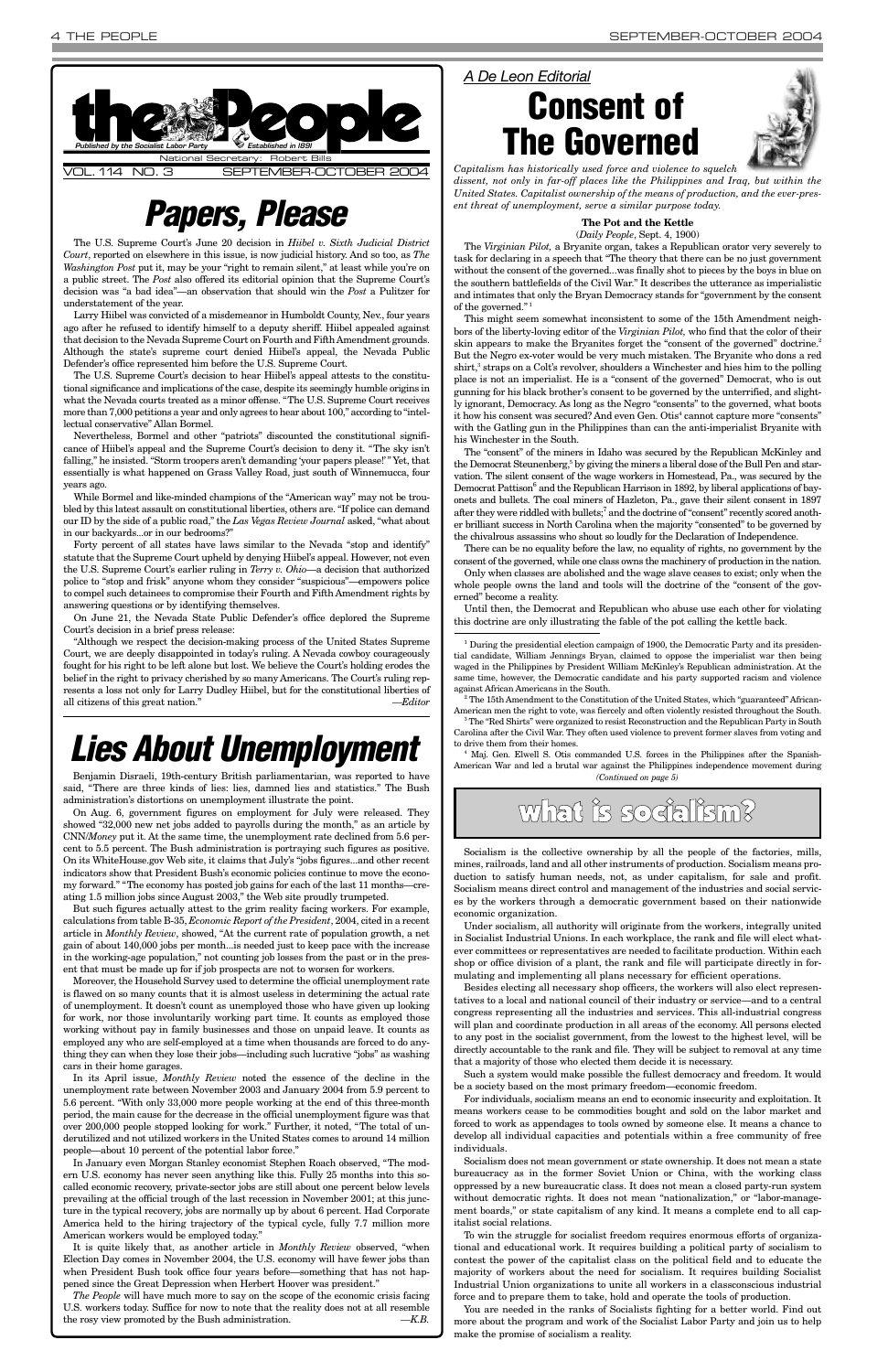#### *By Bruce Cozzini*

Workers at all levels in the economy are<br>experiencing hard times lately. That<br>includes the most educated, who typicalexperiencing hard times lately. That includes the most educated, who typically think of themselves as professionals rather than working class. Nevertheless, they, like all workers, are subject to the ups and downs of the labor market. A recent article by Richard Monastersky in *The Chronicle of Higher Education* (July 9) describes what seems to be a paradox regarding the supply of scientists and engineers in the U.S. labor market, with some experts proclaiming a shortage and others a surplus.

Indeed, capitalist spokespersons often complain that there is a shortage of trained scientists and engineers and a decline in their training. Monastersky notes, "University presidents, government officials and heads of industry have joined together in a chorus of concern over the state of science and engineering in the United States. The danger signs are obvious, they say. Fewer U.S. citizens are getting doctorates in those fields. There is increasing competition from other countries for the foreign graduate students who once flocked to the United States. And those changes come when many argue that the United States needs more technically trained people to power its economy." He adds that a May report by the National Science Board concluded "these trends threaten the economic welfare and security of our country."

Monastersky, a past winner of the David Perlman award for Excellence in Science Journalism and *The Chronicle's* chief writer on science issues, also noted that such hyperbole is nothing new. Similar predictions from the National Science Foundation in the mid-1980s "that the nation would soon lack enough scientists to fill the necessary posts in academe" proved extremely inaccurate, as over the last decade "thousands of frustrated researchers have labored in postdoctoral positions at low wages because they could not find jobs in academe or industry."

Current data also suggest the contrary to these dire predictions. Indeed, "record numbers of Americans are earning bachelor's degrees in science and engineering," Monastersky added. "And unemployment rates in at least some sectors of science and engineering have topped the charts." Likewise, "particularly in engineering and information technology, we did not find evidence that such shortages have existed at least since 1990, nor that they are on the horizon," the RAND Corp. reported earlier this year.

While Monastersky, in true academic fashion, engages in "maybe this, maybe that" kinds of arguments in his nine-page article, several facts seem consistent. More students are graduating with higher degrees than the labor market can absorb. Many end up for extended periods in low-paying postdoctoral positions (postdocs), in some cases leaving the profession when nothing permanent arises. In 1995, 63 percent of PhDs in biomedical areas became postdocs. Last year the American Chemical Society observed "times are becoming very tough for the chemical profession" and reported that the proportion of new PhD chemists in postdoc positions increased by 10 percent between 2002 and 2003. For the first quarter of 2004, 6.7 percent of computer scientists and systems analysts were unemployed.

in 1892 when workers at Andrew Carnegie's Homestead steel mill went on strike. Carnegie hired the Pinkerton Detective Agency to send in a small army to break the strike, but when the workers repulsed the invaders Pattison, who claimed to believe that corporations were becoming "too vast and powerful," promptly came to Carnegie's assistance by sending in 12,000 state militia to break the strike.  $\hbox{ }^7$  The Hazleton (or Lattimer) Massacre occurred on Sept. 10,

Those who are claiming a scarcity like to place blame on the American education system, a common right-wing whipping boy. In fact, Monastersky points out, the U.S. education system is educating too many scientists and engineers. Graduate students and postdocs are cheap labor, teaching undergraduate students and working on the research projects that generate grant money for universities. Universities are encouraged by industry and government predictions of scarcity to continue the process.

An editorial in *Science* this year argued: "We've arranged to produce more knowledge workers than we can employ, creating a laborexcess economy that keeps labor costs down and productivity high. Maybe we keep doing this because in our heart of hearts, we really prefer it this way." Indeed a surplus is encouraged as a capitalist tactic to keep wages from rising.

Scientists and engineers like to view themselves as professionals who can enjoy exercising their creative potentials, and who should be rewarded commensurately. For capitalism, they are simply specialized workers who can create far more wealth than they are paid by performing the research and development tasks that lead to new patents and products. Whether drugs, computers or communications devices or software, new products are given monopoly rights under patent laws for limited time periods, and are thus immune for that time to the competition that limits profit in normal commodity manufacturing.

By producing a surplus of scientific and technical workers, capitalists can keep the costs of research low and increase profits still more. They can do so by hiring foreign workers on H1- B visas, by outsourcing development work to foreign countries where wages are low, or by

> using our much maligned education system to train more workers than are required for the available jobs. Regardless of the method, the result is increased exploitation of scientific and technical labor.

> In a socialist society, on the other hand, scientific and technical workers would be represented democratically within the Socialist Industrial Union government, whether in industries like health and medicine or in research education institutions. Resources would be allocated based on the best information available and aimed toward the goals represented by social need and the spirit of scientific inquiry, untrammeled by political or commercial interests. Scientific and technical workers would have the opportunity at last to pursue their full creative potentials.

#### *UNIVERSITIES*

## *Surplus of Science Grads Helps Keep Wages Down*

1897, near Hazleton, Pa., when Luzerne County Sheriff James Martin and 150 heavily armed "deputies" recruited from the town's "professional men" and coal company guards emptied their Winchester rifles into a peaceful demonstration by 400 striking miners. Most of the miners, 19 of whom were killed and 36 of whom were wounded in the fusillade, did not understand English or Martin's order to disperse. When news of the slaughter spread and it was learned that most of the dead and wounded had been shot in the back, Republican Gov. Daniel H. Hastings sent in the state militia to protect Martin from being arrested for murder. Martin eventually was brought to trial, but a capitalist court exonerated him.



## *Students or Workers?*

*By Bruce Cozzini* Colleges and universities use graduate students as a cheap pool of labor to teach undergraduates and perform research. The National Labor Relations Board (NLRB) in July acted to assure that the labor is cheap by blocking the right of graduate students to unionize at private universities. (*Science*, July 23) The decision blocked an organizing drive at Brown University and reversed the position taken by the NLRB in 2000 that had allowed a successful union drive at New York University. The board is expected to rule shortly on similar cases at three other private universities. So far, the ruling does not apply to public universities, where dozens of graduate student unions have been formed. As *Science* reports, the 3-2 NLRB majority claimed that the students' role as students takes precedence over their status as workers, warning that unionization posed significant risks "to our nation's excellent higher education system." The dissenting minority noted that the decision "overlooked the economic realities of the academic world…and leaves

graduate students without recourse in resolving labor disputes."

which many atrocities were committed.<br><sup>5</sup> Frank Steunenberg won election as governor of Idaho in 1896 as the candidate of the Democratic and Populist parties. He also received trade union support by promising not to use force to break strikes. (The state militia had been used to break several miners' strikes during the 1890s.) When miners at the Bunker Hill Mine went on strike in 1899, however, Steunenberg broke his pledge by sending in the state militia to herd miners into the infamous "bull pens." President Theodore Roosevelt, a Republican, sent federal troops.<br><sup>6</sup> Robert Pattison, a Democrat, was governor of Pennsylvania

What *Science* does not say is that this ruling is an object lesson in the class struggle. Students need to understand that the labor market is stacked against workers, whether production workers or "professionals." Corporate power and the power of the political state work hand in hand to limit the workers'ability to organize effectively to fight exploitation. In this case, the lamest of excuses suffices to subordinate the interests of workers to those of capitalist enterprise.



*(Continued from page 4)*

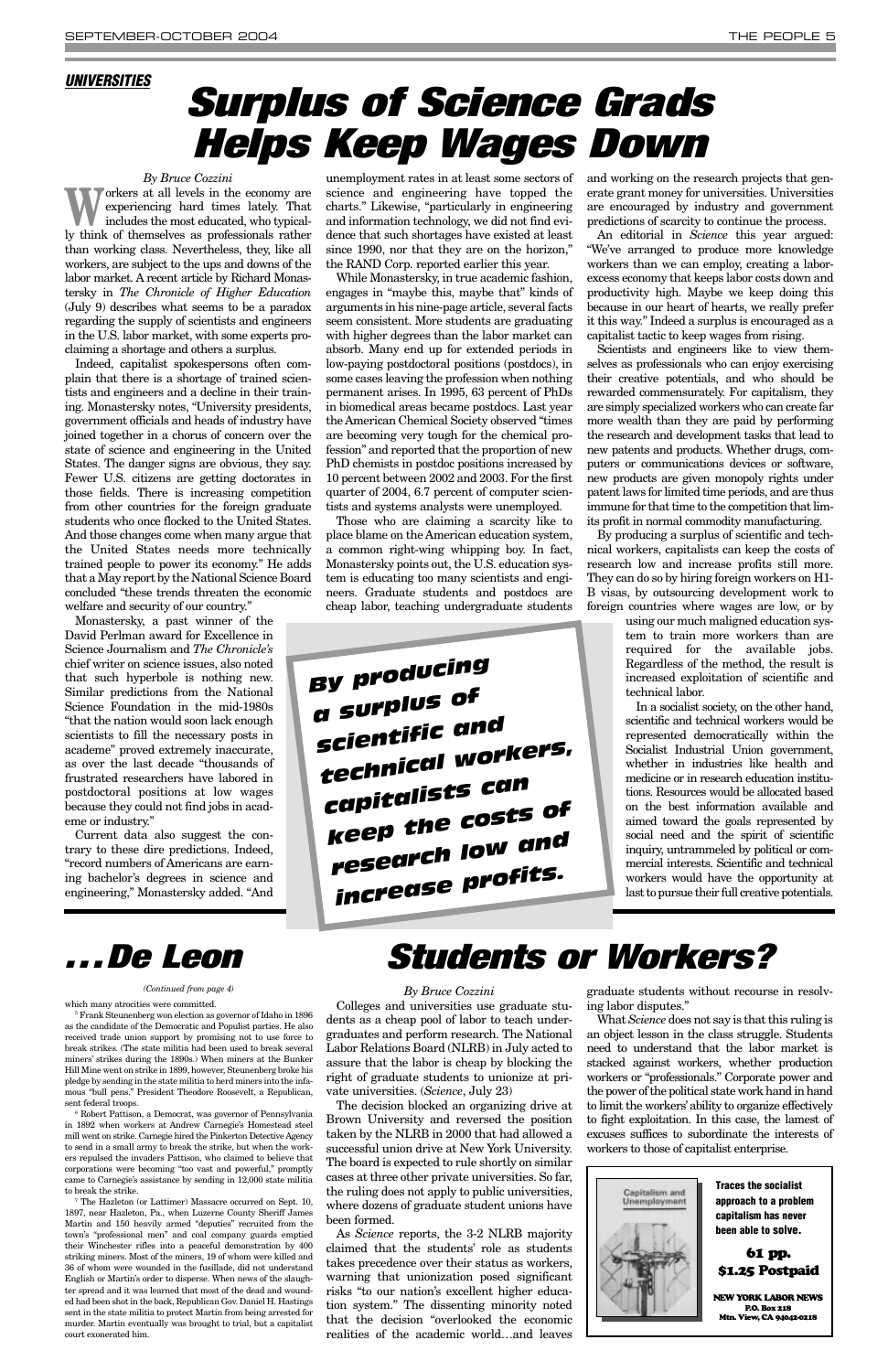including domestic violence, rape and murders. Capitalism's historical economic exploitation of women sets the stage for their abuse in the home. The high U.S. murder rate has everything to do with economic disparity and bourgeois values of individualism, competition, status and private property, all of which set person against person.

However, we must not allow the crime in the streets to blind us to the crime in the suites. It is the systemic or structural violence—the violence done in the name of business and profit—that produces such a horrific body count. Systemic capitalist violence includes the war against the producing class; military spending; neglect of schools, parks, libraries and communities; and rape of the natural environment. We must open our minds, expand our consciousness and see beyond the street thug to the real criminals. A textbook on psychology, for example, confirms that persons with antisocial personality disorder, which means to lack empathy, remorse and a conscience, do very well in business, politics and the military. This violent system can never produce a society that is stable, sane and safe. Again, Karl Marx reveals to us the truth about the chronic chaos of capitalist society: "All that is solid melts into air...." The result is widespread and relentless anxiety and uncertainty. What kind of freedom is this?

The point is that real freedom can only come in

a different type of society, a commonwealth that produces and distributes sanely, a classless egalitarian society that has liberated the means of production and thereby given human beings the material basis for genuine freedom. The SLP's Socialist Industrial Unionism is our blueprint for this sane society. Socialism will give us *freedom from* fear, want, injustice, war and a barbaric, criminal and outmoded economic system. Socialism will give us *freedom to* rise above material struggle and to pursue individual and collective health and happiness. Meanwhile, we are free to rebel. We are free to discard capitalism.

all sign of social discontent. They stand for everything but they stand for nothing. Accordingly, it does not matter what a political party's platform says or what "principles" it claims to have. None of that is binding on the candidates.

The Green Party likes to say that the Democratic and Republican parties and their candidates are indistinguishable, one from the other. There is no meaningful difference between them. The Green Party, however—well, now, that is a *different* story!

The Green Party assures those who visit its Web site that it really is different from the Democrats and the Republicans, and it displays a long list of "issues" to prove just how different it is.

| Name<br><u> 1980 - Jan Samuel Barbara, martin a</u>                                                                                                                                                                                                                                              |  |
|--------------------------------------------------------------------------------------------------------------------------------------------------------------------------------------------------------------------------------------------------------------------------------------------------|--|
| Address<br><u> The Communication of the Communication of the Communication of the Communication of the Communication of the Communication of the Communication of the Communication of the Communication of the Communication of the Commun</u>                                                  |  |
|                                                                                                                                                                                                                                                                                                  |  |
|                                                                                                                                                                                                                                                                                                  |  |
| State<br>$\sum_{i=1}^n$ $\sum_{i=1}^n$ $\sum_{i=1}^n$ $\sum_{i=1}^n$ $\sum_{i=1}^n$ $\sum_{i=1}^n$ $\sum_{i=1}^n$ $\sum_{i=1}^n$ $\sum_{i=1}^n$ $\sum_{i=1}^n$ $\sum_{i=1}^n$ $\sum_{i=1}^n$ $\sum_{i=1}^n$ $\sum_{i=1}^n$ $\sum_{i=1}^n$ $\sum_{i=1}^n$ $\sum_{i=1}^n$ $\sum_{i=1}^n$ $\sum_{i$ |  |
| (Political contributions are not tax deductible.) Acknowledgments will be made in The People.<br>Please indicate if a receipt is desired: $\Box$ Yes $\Box$ No                                                                                                                                   |  |

The Democrats and the Republicans supported the war on Afghanistan, but the Green Party opposed it.

The Democrats and the Republicans support the Patriot Act, but the Green Party opposes it.

> You can help provide for the long-term financial security of *The People* by including a properly worded provision in your Will or by making some other financial arrangement through your bank. Write to the Socialist Labor Party, publisher of *The People*, for a free copy of the booklet, *Steps You Can Take*. Use this coupon.

The Democrats and Republicans supported the war on Iraq, but the Green Party opposes it.

The Green Party list goes on for quite a distance, stopping only long enough to show that if Democrats and Republicans are against it the Green Party is sure to be for it.

However, there is one point on which the Democratic, Republican and Green parties are in perfect harmony. That one thing is that whatever you happen to read in their platforms, whatever "principle," policy or program the party claims to stand for isn't worth the paper it's written on or the time it takes to read. Open the G/GPUSA Web page at info@greenparty.org and there stands the "Platform of the Greens/Green Party USA." However, before the reader's eye can reach the word "Preamble" it must pass over the line that says: *"This platform is not binding for candidates on any level.*"

Truly, then, there is no difference between the Democratic, Republican or Green parties. One day, the Green Party may serve capitalism as a safe substitute for one of the major parties. For now, however, its main contribution seems to be as chief grumbler over the failure of "liberalism" and reformism and chief collector of the disenchanted who have fallen away from their old haunts in the Democratic Party and various "socialist," "communist" and reform-minded groups.

In one of his major addresses, Daniel De Leon said of the Socialist Labor Party that its "organization and principle are one." The principle he had in mind was the class struggle—a clear-cut recognition that the working class and the capitalist class have nothing in common and that workers must stand on their own political feet inside their own political party before they can hope to solve the problems that capitalism creates. The working class of America not only needs a political party that stands on principle, but on the principle that only the working class itself can solve the litany of social and economic problems that capitalism brings in its wake.

That party is the Socialist Labor Party. Study its principles and its program for putting them into effect.

## **GOP, Demos and Greens Agree**

This is my contribution of \$ \_\_\_\_\_\_\_ for *The People*'s Press Security Fund, which will help support the SLP's official journal. (Please make checks/money orders payable to the Socialist Labor Party or *The People* and mail to P.O. Box 218, Mountain View, CA 94042-0218.)

### The People's Press Security Fund

#### **Steps You Can Take...**

**Socialist Labor Party • P.O. Box 218 • Mtn. View, CA 94042-0218** Please send a free copy of *Steps You Can Take* to:

| ADDRESS.  | the control of the control of the control of the control of the control of the control of | ΔPT |
|-----------|-------------------------------------------------------------------------------------------|-----|
| 1 : I I V | STATF 7IP                                                                                 |     |
|           |                                                                                           |     |

### directory

#### **UNITED STATES**

**NATIONAL OFFICE—**SLP, PO Box 218, Mtn. View, CA 94042-0218; (408) 280- 7266; fax (408) 280-6964; e-mail: socialists@slp.org; Web site: www.slp.org.

**BUFFALO, N.Y.—**E-mail Ron Ingalsbe: Wanblee27@aol.com.

**CHICAGO—**SLP, P.O. Box 1432, Skokie, IL 60076.

**CLEVELAND—**Robert Burns, 9626 York Rd., N. Royalton, OH 44133. Call (440) 237-7933. E-mail: j.oneil@worldnet. att.net.

**DALLAS—**Call Bernie at (972) 458-2253.

**EASTERN MASS.—**Call (781) 444-3576.

**FRESNO, CALIF.—**Call Paul Lawrence at (559) 268-2170.

**HOUSTON—**Call (281) 424-1040. Web site http://houstonslp.tripod.com. E-mail: houstonSLP@frys.com.

**MIDDLETOWN, CONN.—**SLP, 506 Hunting Hill Ave., Middletown, CT 06457. Call (860) 347-4003.

**MINNEAPOLIS—**Karl Heck, 5414 Williams Ave., White Bear Lake, MN 55110-2367. Call (651) 429-7279. E-mail: k57heck @cs.com.

**NEW LONDON, CONN.—**SLP, 3 Jodry St., Quaker Hill, CT 06375. Call (203) 447-9897.

**NEW YORK CITY—**Call (516) 829-5325.

**PHILADELPHIA—**SLP, P.O. Box 28732, Philadelphia, PA 19151.

**PITTSBURGH—**Call (412) 751-2613.

**PONTIAC, MICH.—**Call (586) 731-6756.

**PORTLAND, ORE.—**SLP, P.O. Box 4951, Portland, OR 97208. Call (503) 226-2881. Web: http://slp.pdx.home.mindspring.com. E-mail: slp.pdx@ mindspring.com.

**SACRAMENTO, CALIF.—**SLP, P.O. Box 221663, Sacramento, CA 95822-8663.

**SANTA ROSA, CALIF.—**SLP, P.O. Box 526, Forestville, CA 95436-0526.

**S.F. BAY AREA—**SLP, P.O. Box 70034, Sunnyvale, CA 94086-0034. E-mail: slpsfba@netscape.net.

**SEABROOK, N.H.—**Richard H. Cassin, 4 New Hampshire St., Seabrook, NH 03874.

**ST. PETERSBURG, FLA.—**Call (727) 321-0999.

#### **AUSTRALIA**

Brian Blanchard, 58 Forest Rd., Trevallyn, Launceston, Tasmania 7250, Australia. Call or fax 0363-341952.

#### **CANADA**

**NATIONAL OFFICE—**Socialist Labor Party of Canada, P.O. Box 11091, Station H, Ottawa, ON K2H 7T9, Canada. Call Doug Irving at (613) 226-6682. E-mail: jdirving@sympatico.ca.

**VANCOUVER—**SLP, Suite 141, 6200 McKay Ave., Box 824, Burnaby, BC, V5H 4M9.

#### **GREAT BRITAIN**

Jim Plant, P.O. Box 6700, Sawbridgeworth, CM21 0WA, UK.

E-mail: socliterature@btopenworld.com. Fax 01279-726970.

#### **PUERTO RICO**

Call C. Camacho at (787) 276-0907. E-mail: redflags@coqui. net.

#### *(Continued from page 1)*

#### 108 pages — \$1.50 postpaid

An insightful series of editorials on Victor L. Berger's performance as "the first Socialist in Congress." This pamphlet answers the question: How should a Socialist act if he or she were elected to Congress or to other high office?

> NEW YORK LABOR NEWS P.O. Box 218 Mtn. View, CA 94042-0218



#### His Conduct & Responsibilities

**By Daniel De Leon**

*. . . Freedom*

#### *(Continued from page 2)*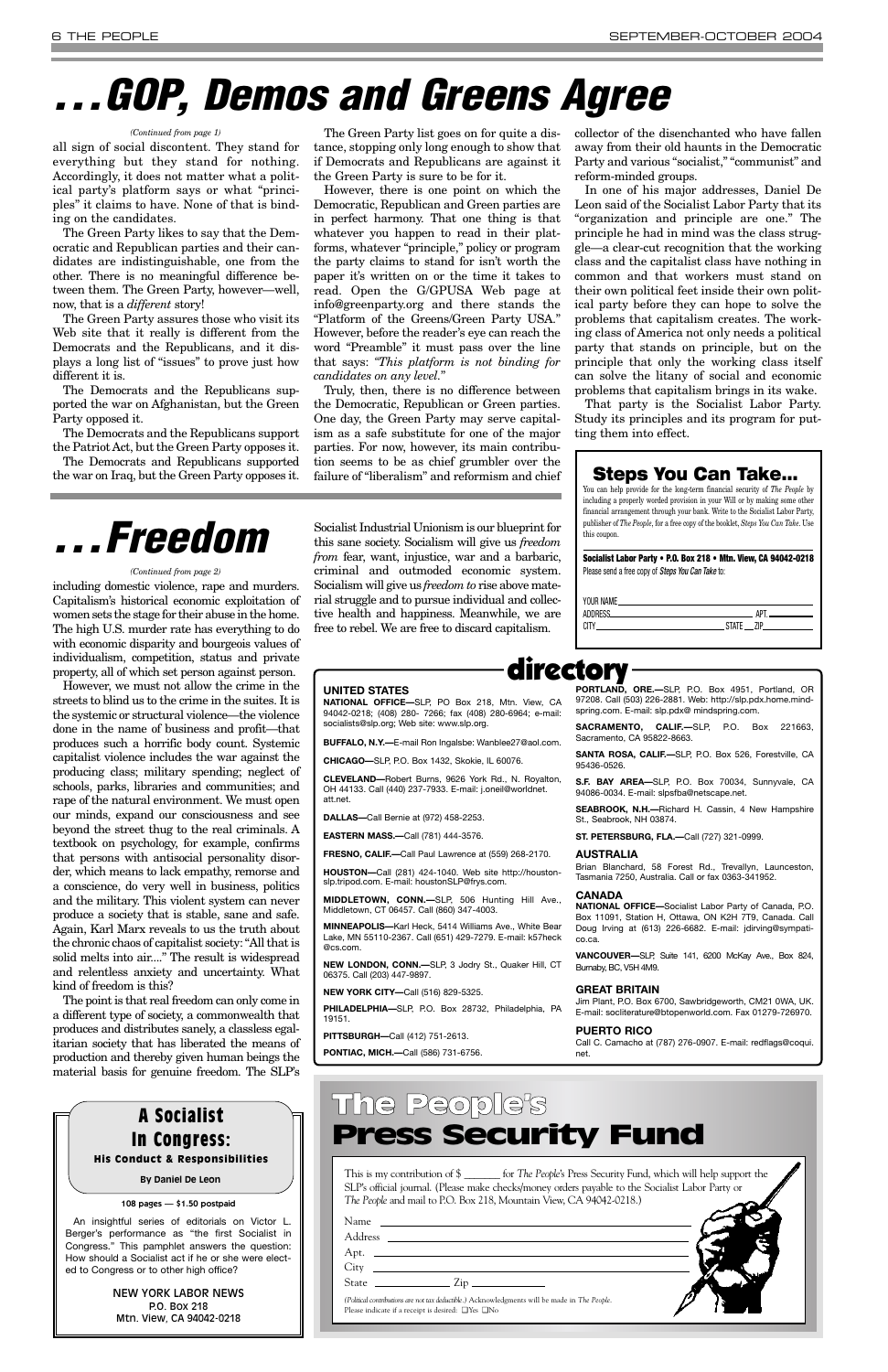#### **Political Circus**

I have enclosed £30 pounds: £10 pounds to renew my subscription to *The People* and £20 as a donation to party funds.

Socialists have a mammoth task on hand to convince them otherwise by pointing out that industrially organized labor guided by authentic socialist principle is the only hope. All else is illusion. T. McGregor

The political circus that is taking place in America at the moment has been televised in this country. It makes sad viewing for all classconscious workers both here and in America to see such mass ignorance and apathy at this critical period in history. But the sad thing is that the people in all countries still imagine that by electing a capitalist leader to power he will lead them out of the capitalist wilderness.



Glasgow, Scotland

#### **When?**

Here is our contribution for August. [\$25 for SLP Sustainer Fund.]

Margaret and I were in Ashland (21 miles south) this last Thursday and we saw a bumper sticker: a prominent U.S. flag and the words "God Bless Our Foreign Troops." How sad so many are trapped in this religious-patriotic illusion. How dangerous, too, for the rulers, mostly white men, who depend upon obedient "adult children" and loyal security forces to survive. When will enough awaken and throw off our "chains of illusion" and face up to the "ruthless realism" of existence—and then go on to develop a true human civilization, one of true freedom in the radical-revolutionary concept of freedom?

> Frank Roemhild Bayfield, Wis.

### **He's No Lincoln**

I was amused by your column "He's No Lincoln." But do you really think the president "digs abstractions"? Certainly not abstractions like "peace," "brotherhood," "love," "sharing" or "work."

**Discussion Meeting—Section San Fran**cisco Bay Area will hold a discussion meeting on Saturday, Aug. 28, 1:30–4 p.m., San Francisco Main Public Library, ground floor conference room, Grove & Larkin sts. Moderator: Robert Bills. For information about other meetings, please call 408-280-7266 or e-mail slpsfba@netscape.net.

I agree with you that the United States is not yet "in the grip of fascism," but we certainly will be if "capitalism as we know it" continues. Socialism is a good word for what most of us need.

> Greg Stark Rochester, N.Y

> > .

#### **Death of a Salesman**

I just read your "Death of a Salesman" article about Ronald Reagan. It's excellent. Please enter my subscription. My check for \$5.00 is enclosed.

> Paul A. Spengler Buffalo, N.Y.

before long and net him a handsome profit. Such were the conditions when the Rockefellers, father and son, smilingly entered the market buying "sound common stocks"—raking in, in plain terms.



The fellow who has been cleaned out, after he has regathered what wits he may have left, will begin to save again, and after he has grown enough wool and become a regular lamb, will be ready for the next confidence game. Optimism will begin to look up, getting-rich-quick will beckon with an enticing finger, his womenfolk, anxious to do as the Joneses do, will egg him on and the speculation fever will be in full swing. Then comes another crash. He will be shorn of his wool, and then he will save again to grow a new crop—and so on and so forth *ad infinitum* until this whole loony social system comes down with a crash and gambling ceases to be

a respectable occupation.

### *FUNDS*

### **ACTIVITIES** letters to the People

#### **CALIFORNIA**

#### **OHIO**

**Discussion Meetings—**For more information about Section Cleveland's upcoming discussion meetings, please call 440-237-7933.

**Cleveland:** Section Cleveland will have a literature table at the Slavic Village Harvest Festival on Saturday, Aug. 28, 1–9 p.m., and on Sunday, Aug. 29, 12 noon–9 p.m. The festival is located on Fleet Ave., from E. 49th St. to E. 65th St. (Cleveland's south side).

#### **OREGON**

**Portland: Discussion Meetings—**Section Portland holds discussion meetings every second Saturday of the month. Meetings are usually held at the Central Library, but the exact time varies. For more information please call Sid at 503-226-2881 or visit our Web site at http://slp.pdx.home.mindspring.com.



#### *(Continued from page 3)*

cannot be sold at a price sufficient for a large enough profit, or perhaps even to recover the costs of production. Then it gives away those commodities to members of the working class who cannot afford to purchase them in the first place.

Socialist society will know no such absurdities. The useful producers will receive the full social value of their labor and thus be able to satisfy their wants and needs. Out of the wealth produced, socialist society will make full provision for retirees and those who through some misfortune cannot work. The absurdity of "too much" food and people too poor to afford what they need will disappear.

## *. . .Peaches*

#### *(Continued from page 1)*

#### (June 12–Aug. 13, 2004) *Press Security Fund*

Anonymous \$500; Jack Radov \$477; Chris Dobreff \$300; Irene Schelin \$250; \$200 each Socialist Labor Party of Canada, Roy K. Nelson; \$100 each Walter Vojnov, Kay M. Lewis; Francisco Garrido \$90; Section Cook County, Ill., \$86.32; \$50 each William Walbridge, Wayne Urffer, Tony Ruiz, Robert Ormsby, Phyllis Emerson, John & Mary Petrovich (In memory of Lazar Petrovich), Harvey K. Fuller, Donald Rogers; \$45 each Marshall G. Soura, Anonymous; \$40 each Karl M. Behn, Bob Bastian; Tony Marsella \$38; T. McGregor \$37; Keith Wood \$28; Jim Comerford \$26.08; \$25 each Richard Woodward, John S. Gale; Sol Berman \$23; William E. Tucker \$21; \$20 each R.E. Langh, Michael A. Ogletree, Lawrence Hackett, Jim Williams, Bernard Bortnick, Barbara Graymont; Edward Jasiewicz \$18; Wendel Wettland \$16.50; Gregory Stark \$15; Richard Callen \$14; \$10 each Zella F. Leighton, William O'Mahoney, Steve Kellerman, Paul L. Wolf, Mike Miller, Linda Kelley, Leonard Kitts, Joe Randell, Herb Snitzer, Emil Bauman, Dorothy M. Olean, Debra Machowski, Daniel Harrington, Costanzo A. Rufo, Bruce Abraham, Arline McCarthy; \$5.20 each William Sariego, Orville K. Rutschman; \$5 each W.H. McLeod, Roberta Diamond, Marotte, Mark B. Koral, L. Bryant, Ken Jewell; Roman L. Holley \$4; Gary Hemphill \$3; \$2 each Gunnar Skollingsberg, Glenn E. Jones, Don Patrick. Total: \$3,493.30

#### *SLP Sustainer Fund*

Joan Davis \$800; Bernard Bortnick \$300; \$200 each Karl H. Heck, Chris Dobreff; Carl C. Miller Jr. \$175; Robert Burns (In memory of Louis Toth) \$150;

#### Robert Burns (In memory of Esther Trifonoff) \$150; \$100 each Section Wayne County, Mich., Michael Preston, Lois Reynolds; Margaret & Frank Roemhild \$50; Richard Aiken (In memory of John W. Aiken) \$45; \$30 each Helena Stevens, Clayton Hewitt; \$25 each Juliette (Banks) Jackson (In memory of Harry Banks, 1901–2004), Archie Sim; \$20 each Steve Littleton, Jill Campbell; Lois Kubit (In memory of

Conrad Gutermuth) \$10; George Gaylord \$1.

#### Total: \$2,531.00

#### *Prisoner Subscription Fund*

Anonymous \$45; Louise Radley \$22; \$15 each Dave Zink, Michael Preston, Willard Shapira; Lloyd A. Wright \$10; Col. Don Shepherd \$5.

#### Total: \$127.00

#### *SLP Leaflet Fund*

Richard Wilson \$28; \$10 each Patrick McElhaney, Ben Kraft; D. Borowsky \$9; Joseph J. Frank \$5; Chad Kyler \$3; Mr. Raymond A. Conover \$2.

#### Total: \$67.00

*Genevieve Gunderson Memorial Fund* Paul D. Lawrence \$15.00 (Total)

*Daniel De Leon Sesquicentennial Fund* \$20 each Richard Mack, Bill Romberg. Total: \$40.00

#### **Socialist Labor Party**

*Financial Summary*

| Bank balance (May 31)\$234,881.48 |             |
|-----------------------------------|-------------|
|                                   | 12,406.88   |
|                                   | 7,270.09    |
|                                   | 229.744.49  |
|                                   | \$51,640.87 |